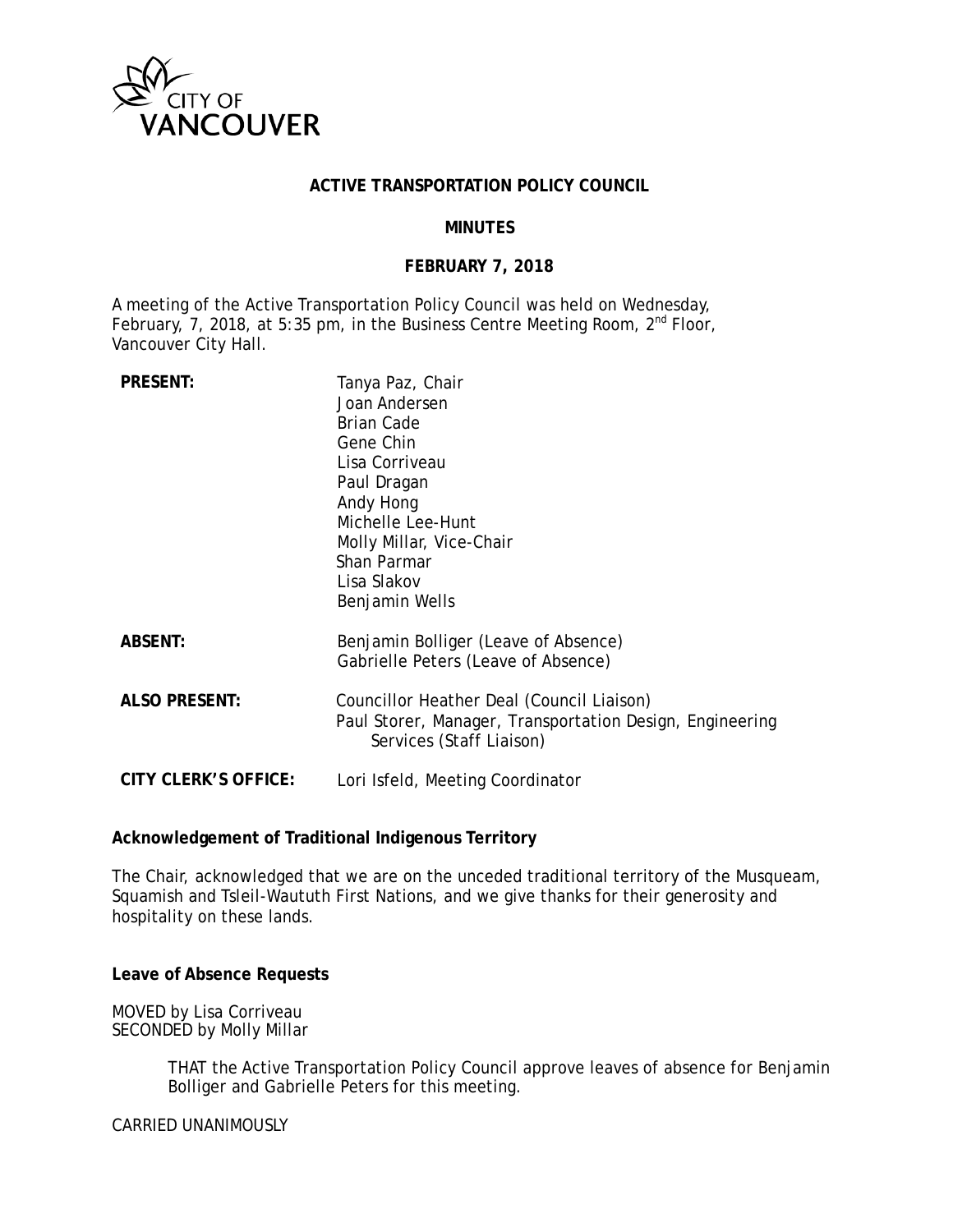## **Approval of Minutes**

MOVED by Lisa Slakov SECONDED by Paul Dragan

> THAT the Active Transportation Policy Council approve the minutes of the regular meeting held on November 8, 2017, and the special meeting held on January 10, 2018.

CARRIED UNANIMOUSLY

# **2. Chair and Subcommittee Updates**

#### *(a) Chair Update*

Tanya Paz provided updates on a number of active transportation- related matters.

She noted a first pedestrian fatality has occurred in 2018. Discussion ensued regarding safety and potentially using data from City's the 3-1-1 department to identify unsafe intersections and other hot spots. "

Other updates included Northeast False Creek report to Council, the Jane's Walk event and Kits Beach bike route which will be considered by the Park Board at their meeting on Monday, February 19, 2018. Ms. Paz also noted that the ATPC working session scheduled for Wednesday, March 7, 2018, will be used for a session with the Park Board.

# *(b) Policy Subcommittee*

*i. Modernizing the Motor Vehicle Act* 

The Committee reviewed a letter requesting that the Province modernize the Motor Vehicle Act. Following discussion, it was,

MOVED by Shan Parmar SECONDED by Lisa Corriveau

> THAT the Active Transportation Policy Council approve the letter dated February 7, 2018, to be sent to the Province, which expresses the Policy Council's support for Province's initiative regarding "Modernizing the Motor Vehicle Act to Improve Safety".

CARRIED UNANIMOUSLY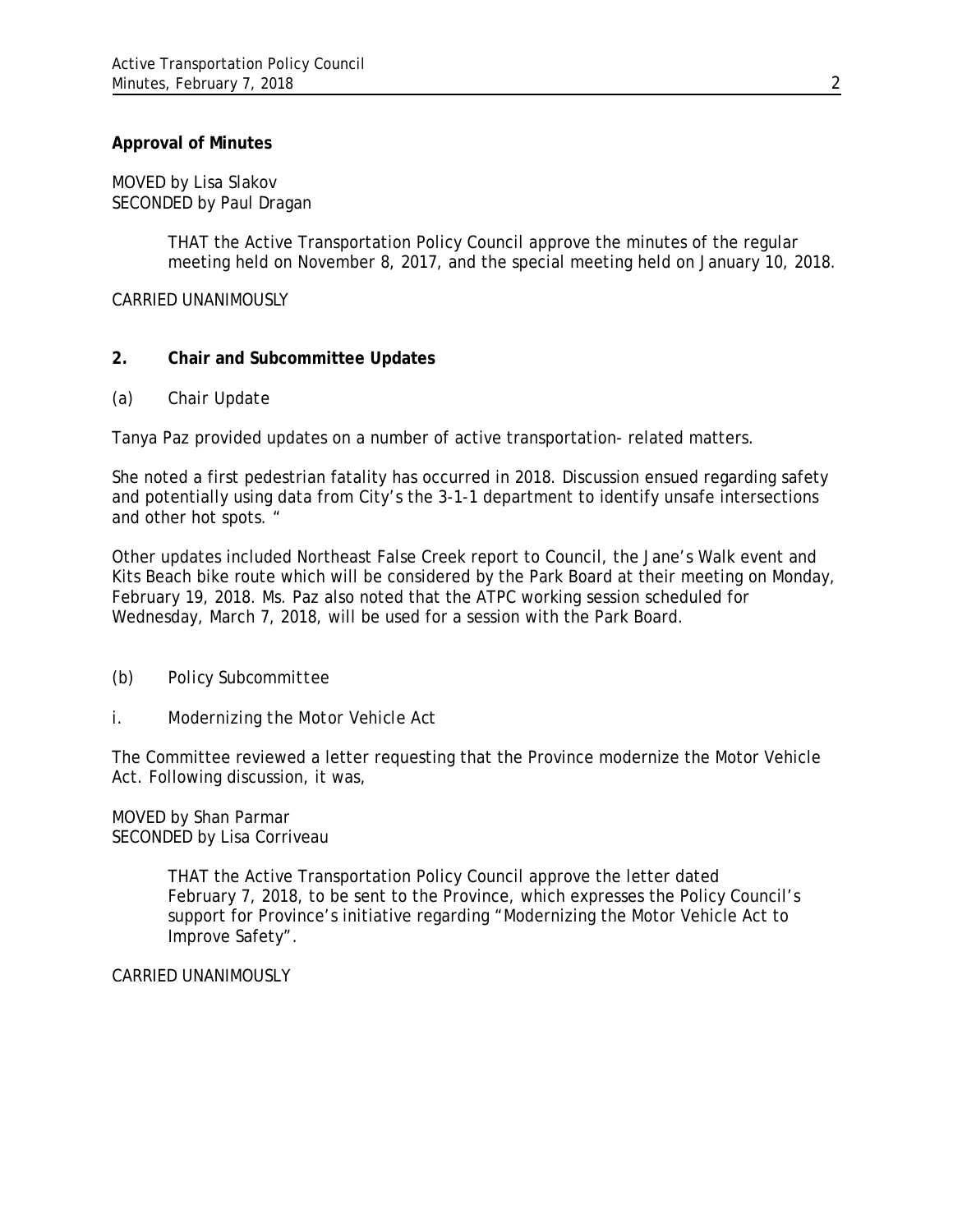## *ii. Raised Crossings*

Following review and discussion on a motion regarding raised sidewalk crossings, it was,

MOVED by Lisa Slakov SECONDED by Andy Hong

#### WHEREAS

- 1. The City of Vancouver has a stated goal of Moving Towards Zero trafficrelated fatalities and serious injuries;
- 2. The priority transportation modes for the City of Vancouver are for people walking and wheeling;
- 3. Vancouver's Pedestrian Safety Study showed that approximately 75% of all pedestrian collisions were located at intersections;
- 4. Vancouver's Cycling Safety Study showed that intersections accounted for 50.5% of all reported cycling collisions between 2007 and 2012; and
- 5. According to UBC professor, Dr. Kay Teschke, there is strong evidence that raised crossings can have significant safety impacts; research shows evidence of an approximate halving of the crossing risk for vulnerable road users. They also reduce driving speeds, a measure that reduces crashes for all road users.

THEREFORE BE IT RESOLVED THAT the Active Transportation Policy Council recommends to City Council that the City of Vancouver standardize the use of raised crosswalks at intersections, in new developments, and in retrofits, particularly at intersections leading off arterials and onto local streets.

#### CARRIED UNANIMOUSLY

# *iii. Renewed Pedestrian and Bicycling Safety Studies*

Following review and discussion on a motion regarding renewed pedestrian and bicycling studies, it was,

#### MOVED by Lisa Slakov SECONDED by Lisa Corriveau

#### **WHEREAS**

- 1. The City of Vancouver has a stated goal of Moving Towards Zero trafficrelated fatalities and serious injuries;
- 2. The priority transportation modes for the City of Vancouver are for people walking and wheeling;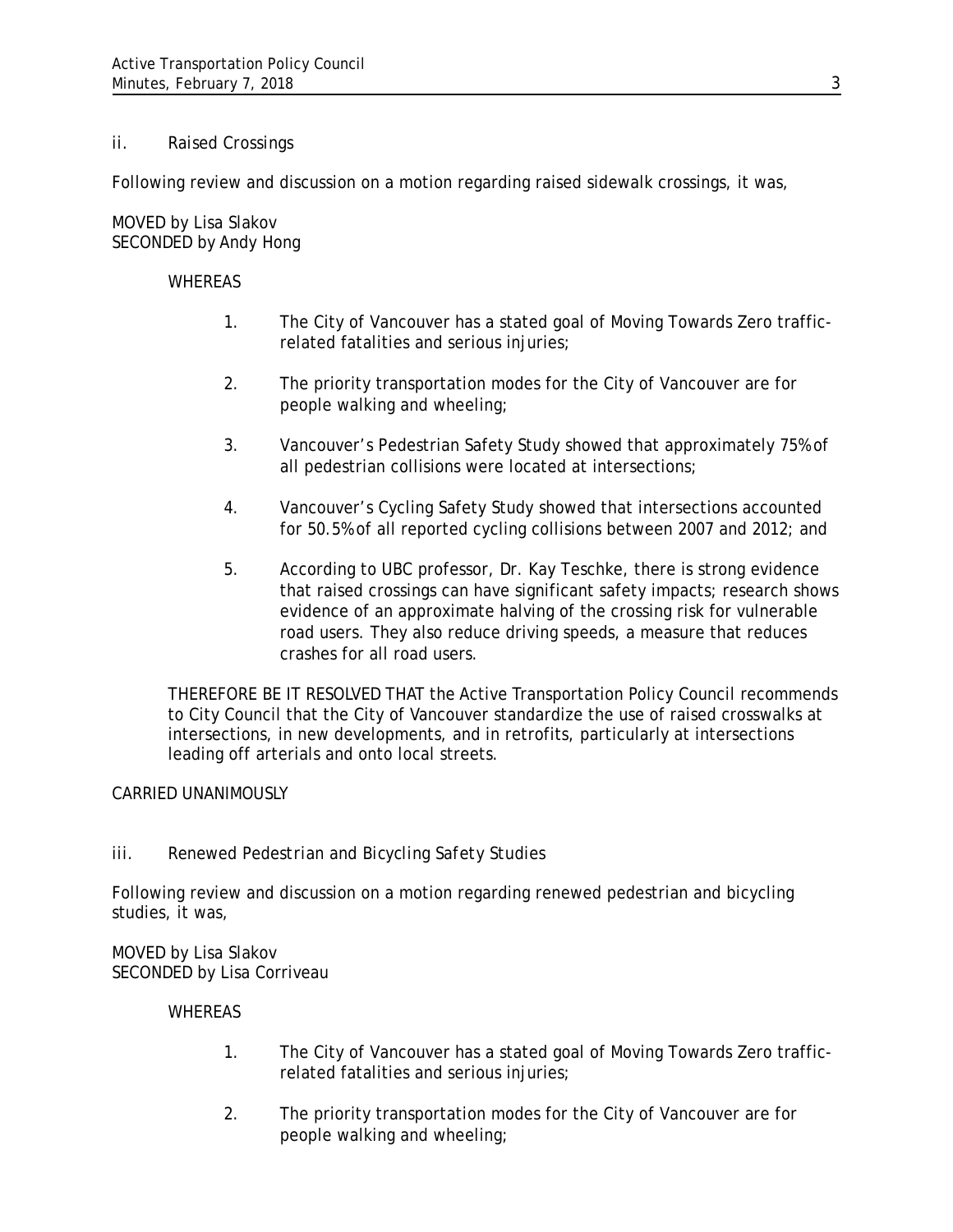- 3. The first ever City of Vancouver pedestrian and cycling safety studies were released in 2012 and 2015 respectively; and
- 4. The City has benefited from action on the safety studies' recommendations, including having completed 68 of 69 priority actions from the Pedestrian Safety Study and implementing findings from the Cycling Safety Study in new bikeway designs.

THEREFORE BE IT RESOLVED THAT the Active Transportation Policy Council recommends to City Council that the City of Vancouver:

- 1. Conduct new pedestrian and cycling safety studies to update the information gleaned from the original studies, evaluate what actions were taken and their effectiveness, based on recommendations from the studies, and to provide new action recommendations based on the current situation; and
- 2. Conduct regularly scheduled pedestrian and cycling safety studies, at least every five years, in order to have up-to-date, evidence-based recommendations for actions to help achieve the Moving Towards Zero goals for vulnerable road users.

# CARRIED UNANIMOUSLY

# *iv. Right Turns on Red Lights*

Following review and discussion on a motion regarding right turns on red lights, it was,

MOVED by Joan Andersen SECONDED by Shan Parmar

# WHEREAS

- 1. Walking and cycling are top priority modes of transportation in the Transportation 2040 Plan;
- 2. The City of Vancouver has adopted a policy of Moving Towards Zero traffic fatalities and serious injuries;
- 3. Safe conditions encourage walking and cycling;
- 4. While there are a number of strategies for improving safety at intersections such as traffic signal phasing, the installation of roundabouts, and raised crosswalks, a quick, initial, low-cost improvement would be to reduce the number of intersections where right turns on red lights are allowed for motor vehicles;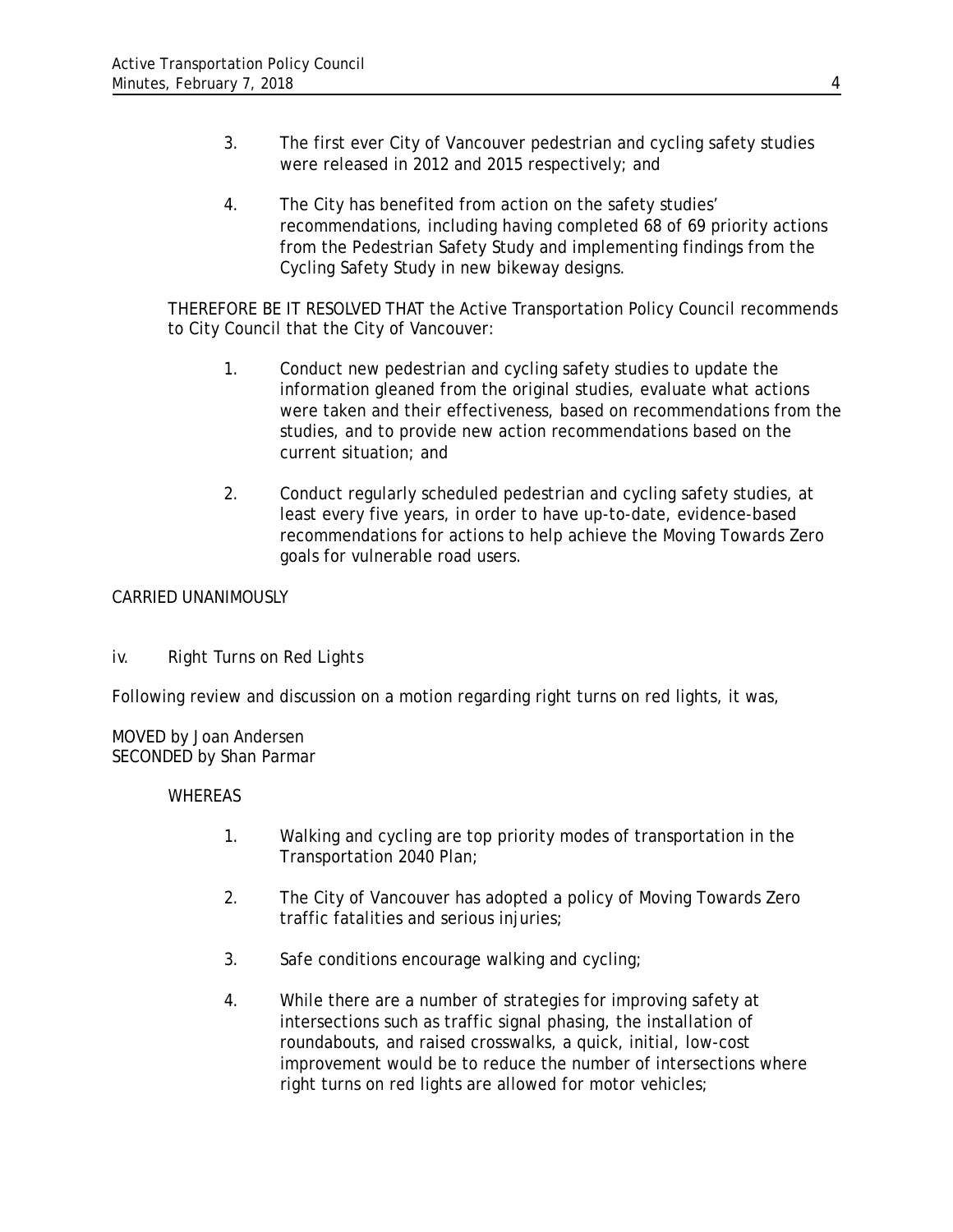- 5. Data shows that allowing vehicles to turn right on red lights increased accidents in the jurisdictions studied;
- 6. Right turns on red lights are not allowed in many countries in the world and several cities in North America have been reducing the number of intersections where right turns on red lights are allowed; and
- 7. The City of Vancouver has already removed right turns on red lights at intersections identified in the Cycling and Pedestrian Safety Studies.

THEREFORE BE IT RESOLVED THAT the Active Transportation Policy Council recommends to City Council that the City of Vancouver:

- 1. Continues to increase the number of intersections where no right turns on red lights for vehicles are allowed;
- 2. Establishes benchmarks, based on best practices, for pedestrian and cycling volumes at intersections that would necessitate no right turns on red lights;
- 3. Reviews traffic volume and crash data as well as safety concerns at least annually, to identify intersections with high volumes of people walking, cycling and driving, and ban right turns on red lights at those priority intersections;
- 4. The default design does not allow right turns on red lights for vehicles when reconfiguring intersections or designing new ones where there is heavy pedestrian or cycling traffic;
- 5. Prohibits right turns on red lights at intersections in the downtown core, where there are bike boxes;
- 6. Prohibits right turns on red lights at intersections outside the downtown core where there are bike boxes and where vehicular and bicycle traffic is significant; and
- 7. Wherever right turns on red lights are banned, bicycles and other active transportation modes be exempt from the ban.

# CARRIED UNANIMOUSLY

*Note: A review of Right Turns on Red Lights for vehicles was prepared for the City of Vancouver's Active Transportation Policy Council through its Policies Subcommittee. The report and is available on file in the City Clerk's Office.*